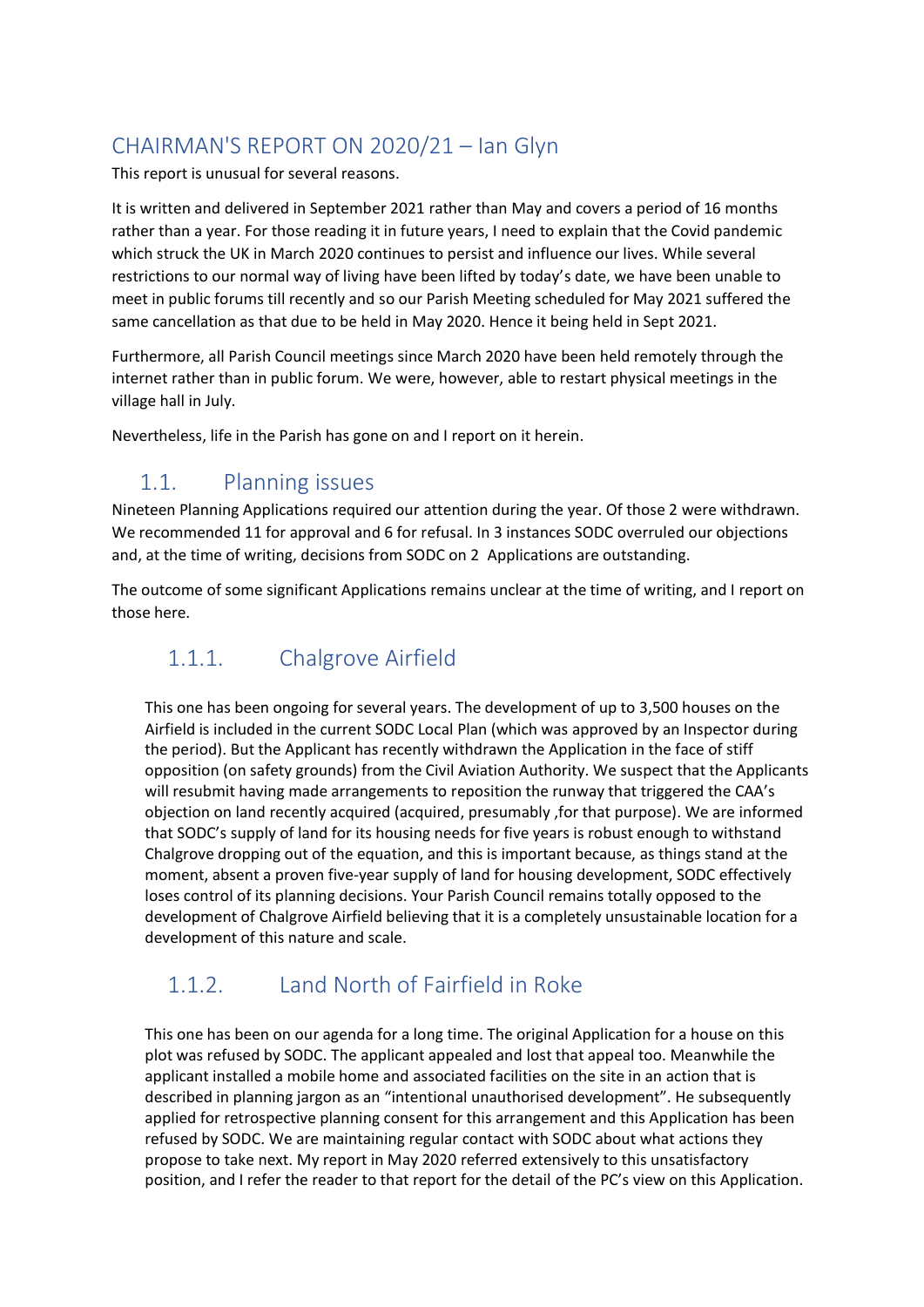## 1.1.3. Land adjoining The Orchard in Rokemarsh

The Parish Council has also taken a robust position in relation to the proposal to build up to 19 further houses adjacent to Rokemarsh and the fledgling development of 240 houses approved and known colloquially as Ben 3/4. Ben 3/4 was approved on the understanding that the continuing separation of Rokemarsh and the sprawling Benson was "dialled in". This Application flies in the face of that principle and commitment and the Parish Council will continue to resist it for that (and other) reasons.

In general, your Parish Council's decisions re Planning Applications before it is informed and directed by the Berrick Salome Neighbourhood Plan and driven by the belief that homeowners should be permitted to improve and alter their property so long as, by doing so, there is no detriment to the community.

## 1.2. Other Matters

#### 1.2.1. Thames Water

The foul drainage arrangements continue to concern us when the water table rises. We are finally getting some traction from Thames Water in terms of their commitment to remedy the various faults in the system and it remains to be seen how successful the remedial work recently undertaken will be. Thames Water assure us that if it were not for the ingress of water from rising ground water levels, the system is adequate for evacuating the sewage from all houses in the Parish - so their task is to ensure that the system is sealed as effectively as possible from ground water.

#### 1.2.2. Increasing Traffic Volumes and Speed

We remain extremely concerned that local developments will further exacerbate the volume and speed of traffic using the lanes through our Parish and a "traffic group " has been working on the issue for some time. It is a laborious process involving OCC Highways, but much progress is being made. The traffic group has made a recommendation to Councillors which will be discussed directly after this Parish Meeting. Your PC will then circulate a recommendation to all parishioners and seek views on the proposal before the process of pursuing the proposal through the various consents procedures is started. I urge each and every one of you to take this issue seriously and let us know what your views are on the matter. The proposed solutions may well be controversial to some and there will certainly be a significant cost of implementing them. Your Parish Council will want to be certain that they are supported by most parishioners - so the expression of your thoughts on the matter will be very important.

#### 1.2.3. Village Hall

Progress on regularising the ownership structure of the Village Hall and, also, on implementing the improvements for which we have got planning permission have been affected by Covid but will re- emerge on to our Agenda as restrictions continue to abate.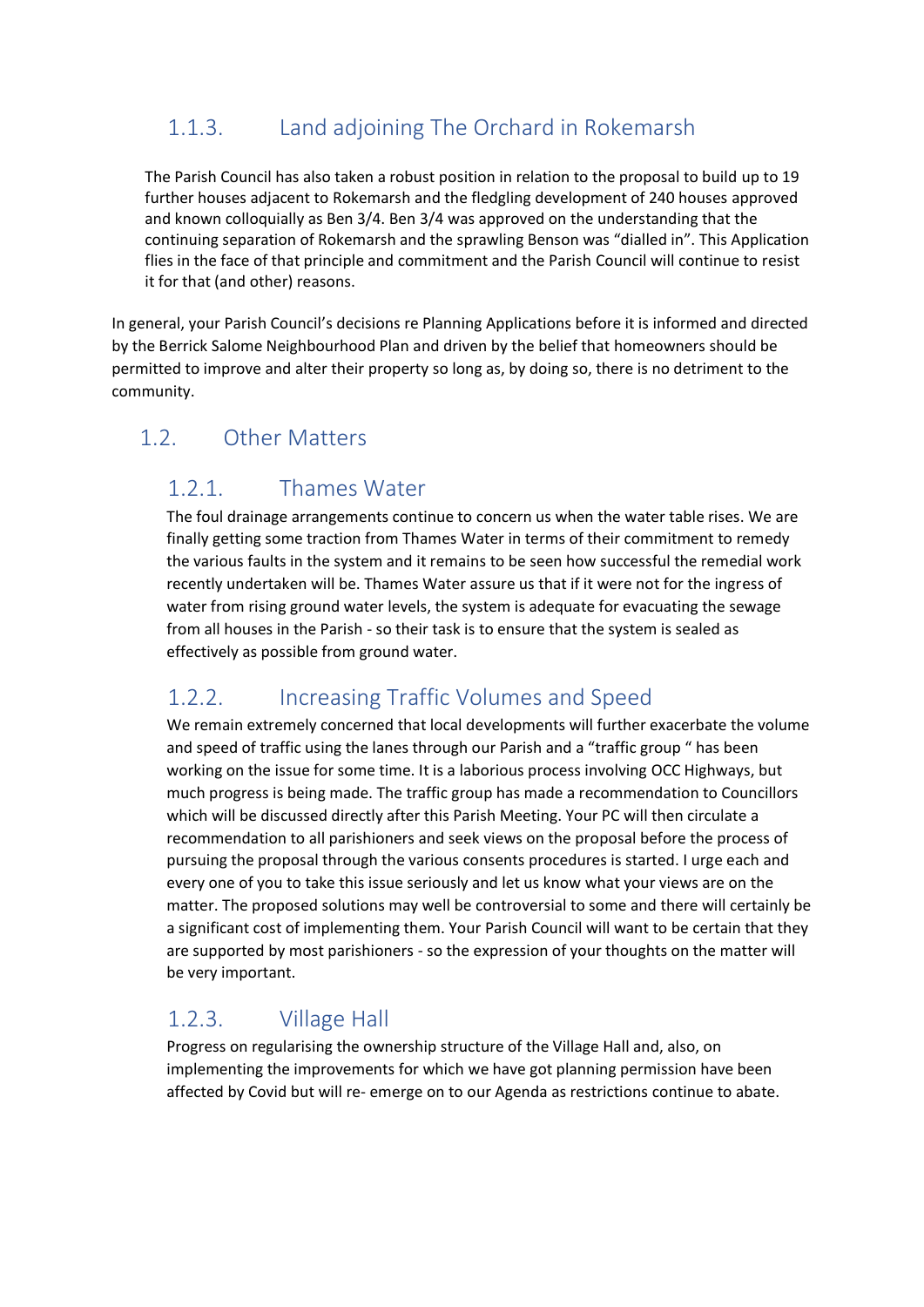#### 1.2.4. PAGE

There was good and bad news from PAGE during the year. The immediate threat of gravel extraction right on our doorstep was removed but there remains a risk that it might reemerge on a site between Newington / Stadhampton and Drayton St Leonard. So, your Council decided to continue to support PAGE (in its new guise as PAGE 2020) as they seek to persuade others that there is no need for new extraction facilities and that the local site is not appropriate.

## 1.2.5. Oxford Cambridge Expressway

The immediate threat to the Parish seems to have gone away as the project falls off central government's agenda.

#### 1.2.6. Tree Planting

We are proposing to plant a copse of trees on the recreation ground. The saplings are being donated by the Woodland Trust and the Parish Council are pleased to support this environmentally friendly initiative. The current uses of the recreation ground will be unaffected by the initiative which we hope will improve the appearance and biodiversity of the area.

## 1.2.7. Gigaclear Cabling

We discovered during the year that the all-important Gigaclear cabling has not been installed as reflected on their map, so we have produced on the PC website a definitive map of the location of the cables. I urge all Parishioners to study this map and to ensure that any work being undertaken in the roads or verges close to their houses is done in the full knowledge of the existence of the route of our all-important broadband internet supply. The cables themselves are installed remarkably close to the surface in many locations.

I finish this report by thanking my fellow councillors, on behalf of all parishioners, for the time and effort they have put in to managing the Council affairs during this very strange and difficult time. And most particularly to our Clerk (Chris Cussens) who continues to do the most extraordinary job on our behalf keeping us in order and keeping everyone informed.

Before I sign off, I'd like to tell you a story.

It's a story about a community of approx. 130 households and approx. 300 people.

It's a community that rejoices in its inclusivity and its welcome to all.

It's a community that benefits from a church , two pubs and a village hall.

It's a community benefitting from plenty of local activity throughout the year.

It's a mixed community with some working - some not - some busy - some not- some young - some not!- some boisterous - some not.

It's a community which suffers remarkably little dissent.

It's a great place to live.

You may recognise it!